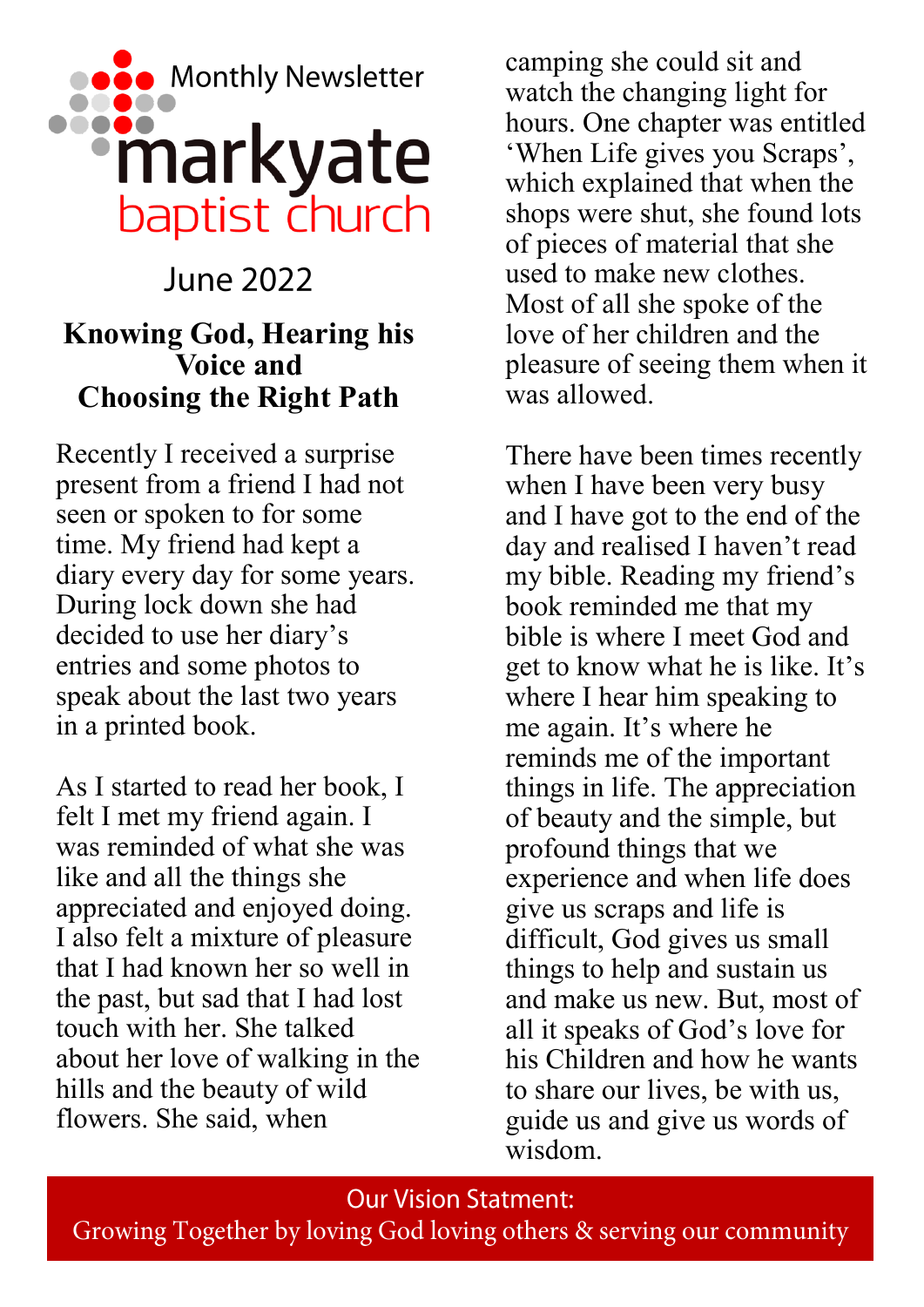This month we are wanting to hear God's voice speaking to us about the future of our Church. Huw and Alexandra are also wanting to hear from God. When we spent time with them in May we started with a reading that had suddenly popped into my mind earlier that morning. It was Isaiah 30 verse 21.

It says, "Whether you turn to the left or the right, your ears will hear a voice behind you saying, This is the Way, walk in it".

As a Leadership Team we have been praying that we will hear God's voice saying, this is the right path to take, and so have Alex and Huw.

Now it is your turn, the MBC Members, to try to hear God's voice speaking to you as we come to decide whether Huw and Alex should be our new Pastors. God may bring to your mind something that may speak to you about the right way to go. He might speak through a reading from the bible or a book or something a friend says.

Ruth Keiran emailed me and told me she had borrowed the 'Baptists Together' summer magazine from Church, which

was not something that she had ever felt led to read before. However, one article spoke to her about our present situation at MBC. Ruth said that it was a paragraph on 'discernment' that really stood out for her.

The person writing the article finished with the final statement. "I think my final reflection about discerning together would be that we need **courage!** The courage to go with God, to step out of the boat, to walk on the water, to share what little we have. This is because a commitment to discern is a commitment to adventure! If we are genuinely seeking what God is doing and getting on board with that, we are heading out of our comfort zone. The brilliant thing is that as we follow Jesus, he is always with us. He is our rock, our comfort and our inspiration.' (Lynn Green - General secretary of the B.U.)

The Leadership Team are praying that God's voice will be heard behind us all, showing us which is the right path, saying "This is the Way, walk in it."

#### Rosemary Salmon

Deacon MBC Markyate Baptist Church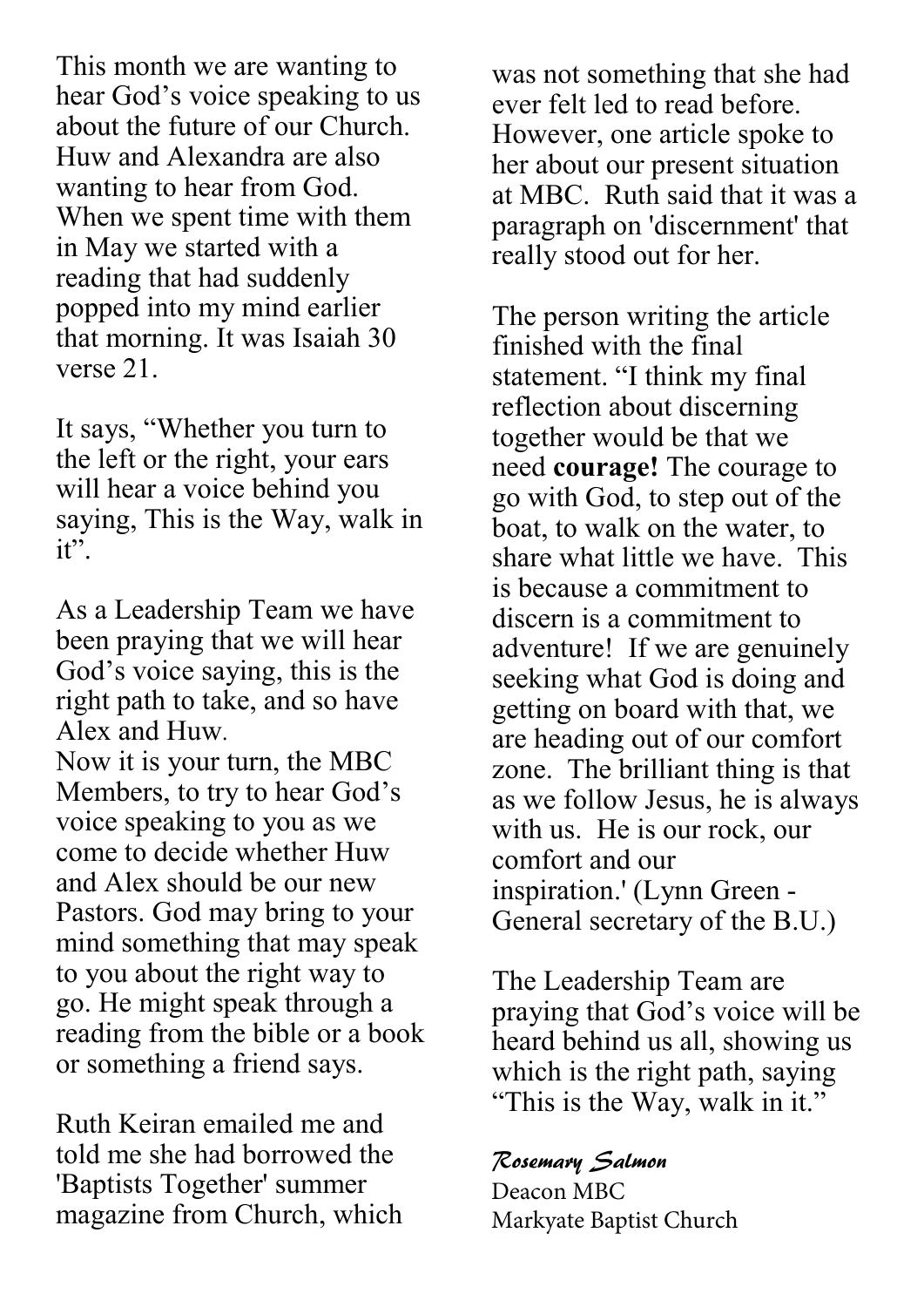## What's On-June

**Friday 3rd** 10am -12pm MBC Cafe All Welcome

Saturday 4th 9.30am Zoom Prayer Meeting

Sunday 5<sup>th</sup> 10.30am Communion Service with Alexandra & Huw Anderson

Friday 10th 10-11.30am Jack & Jills See Ruth Kieran for more info

Saturday 11th 9.30am Zoom Prayer Meeting

10am Who Let The Dads Out See Alan & Lesley for more info.

Sunday 12th 10.30am Morning Service With Andy Godfrey

Friday 17th 10am -12pm MBC Cafe All Welcome

Saturday 21st 9.30am Zoom Prayer Meeting Sunday 19th 10.30am Morning Service With Ken Benjamin

Friday 24th 10-11.30am Jack & Jills See Ruth Kieran for more info.

Saturday 25th 9.30am Zoom Prayer Meeting

Sunday 26th 10.30am Community & Family Service with Rev Austin Janes & Karl



Minister: Vacant

Administrator: **Tracy Cripps** e: admin@markyatebaptist.org t: 07419 846982

Deacons: Jeremy Bottrill Jacqui Hewitson Ruth Kieran Steve McCurdy Jim & Rosemary Salmon

### Church Web Site: www.markyatebaptist.org